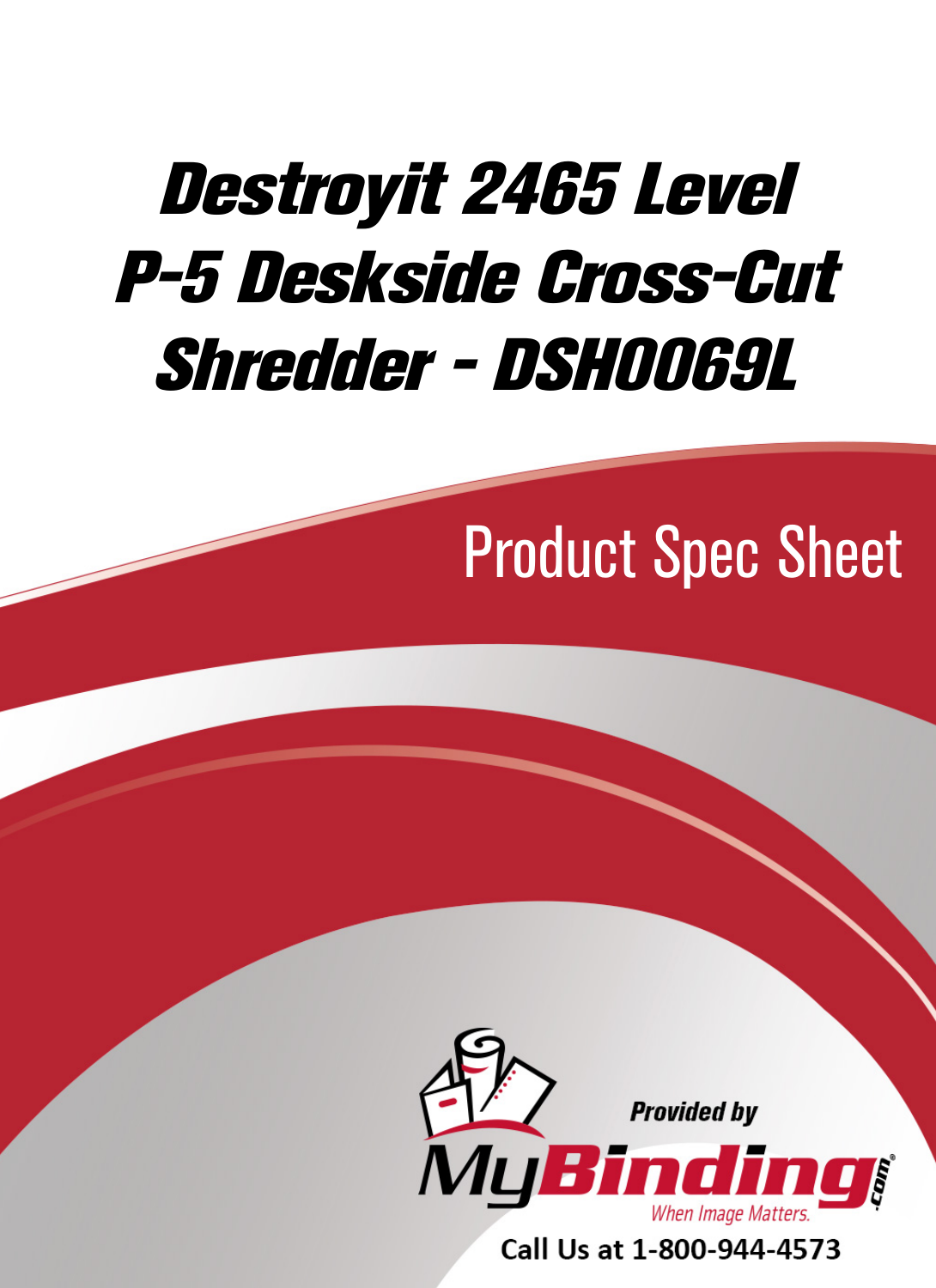### [DESTROYIT](https://www.mybinding.com/destroyit-2465-level-p-5-deskside-cross-cut-shredder-dsh0069l.html)® **2465**

Hard working shredder featuring a quiet and powerful 3/4 horsepower, single phase motor.

| $3/16$ inch strip-cut $(4 \text{ mm})$                          |
|-----------------------------------------------------------------|
| $19 - 22*$                                                      |
| $3/16 \times 1$ 1/2 inches cross-cut $(4 \times 40 \text{ mm})$ |
| $13 - 15*$                                                      |
| $3/32 \times 5/8$ inches cross-cut $(2 \times 15 \text{ mm})$   |
| $9 - 11*$                                                       |
|                                                                 |

\*Certified using 8 1/2" x 11" 20 lb. bond and recommended power supply.



SPS – (Safety Protection System) package: patented, electronically controlled, transparent safety flap in the feed opening as additional safety element; EASY- SWITCH – intelligent control element indicating the operational status of the shredder with varying color codes and back-lit symbols; automatic reverse and power cut-off (avoids paper jams); automatic stop if the shred bin is full; electronic door protection via a magnetic proximity switch; double motor protection against over-heating; ZERO ENERGY standby mode: complete, automatic disconnection from power supply after 30 minutes. Photo cell controlled automatic start and stop. With SSC – smart shred control: a smiley on the EASY-SWITCH element indicates the used sheet capacity during shredding process to avoid paper jams. High-quality, paper clip proof cutting shafts from special hardened steel with lifetime guarantee. Quiet, powerful and energy-efficient single phase motor. Fully closed gear box housing and durable gears. High-quality wooden cabinet, mobile on wheels. Convenient environmentally-friendly shred bin (no disposable shred bags required).

| <b>Specifications</b>                  |                              |
|----------------------------------------|------------------------------|
| Shred volume, gallons                  | 9                            |
| Feed opening, inches                   | 95                           |
| Electrical requirements, volts         | 115                          |
| <b>Maximum horsepower</b>              | .75                          |
| Product Dimensions (D x W x H), inches | $11.5 \times 15.5 \times 25$ |
| Shipping weight, pounds                | 58                           |

[MyBinding.com](http://www.mybinding.com) 5500 NE Moore Court Hillsboro, OR 97124 Toll Free: 1-800-944-4573 Local: 503-640-5920





All technical data is approximate and subject to change. © MBM Corporation, 05/2017. \*1 year limited warranty on High Capacity and super micro-cut cutting shafts and wheels